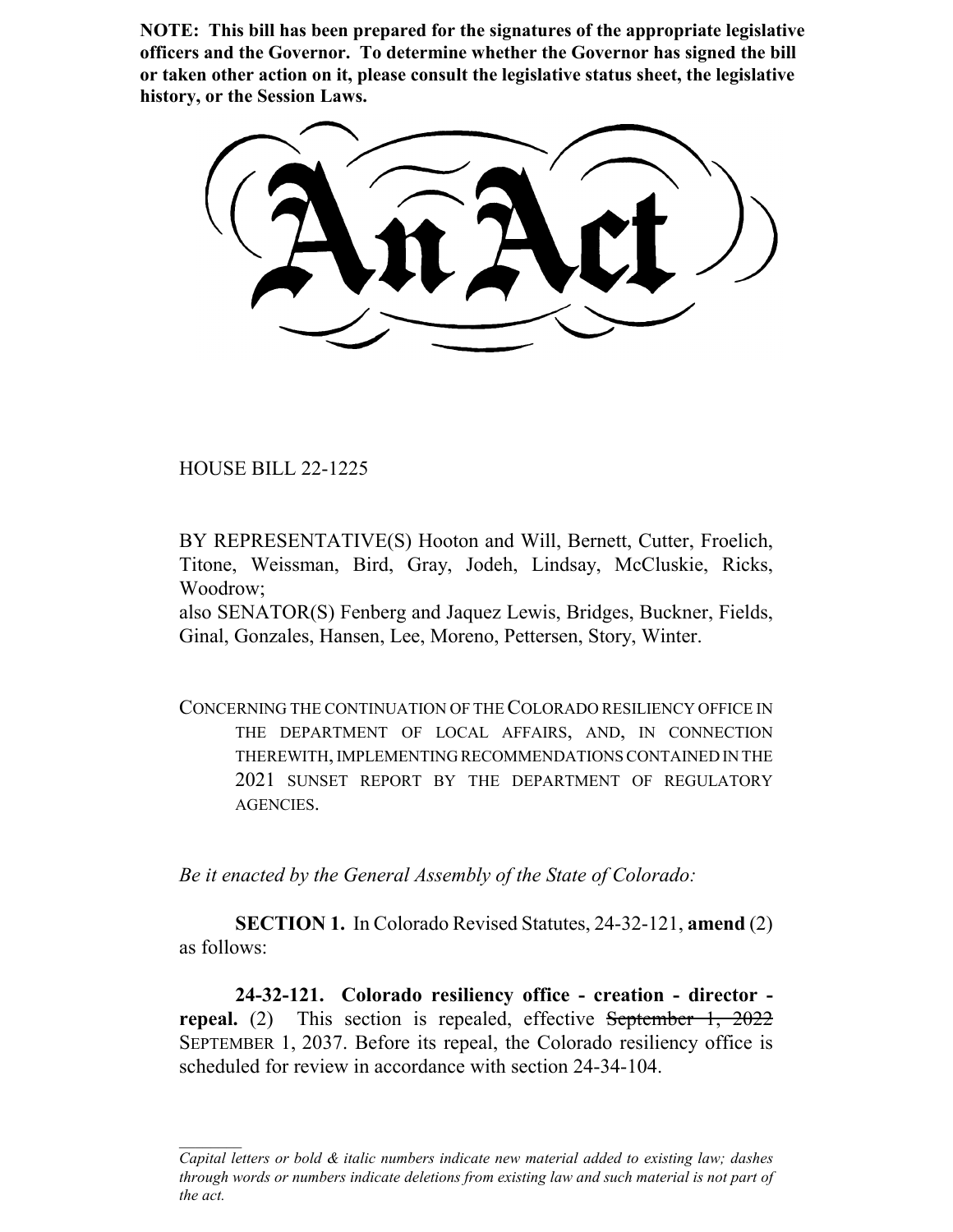**SECTION 2.** In Colorado Revised Statutes, 24-32-122, **amend** (6) as follows:

**24-32-122. Colorado resiliency office - duties and powers repeal.** (6) This section is repealed, effective September 1, 2022 SEPTEMBER 1, 2037. Before its repeal, this section is scheduled for review in accordance with section 24-34-104.

**SECTION 3.** In Colorado Revised Statutes, 24-34-104, **add** (38) as follows:

**24-34-104. General assembly review of regulatory agencies and functions for repeal, continuation, or reestablishment - legislative** declaration - repeal. (38) (a) THE FOLLOWING AGENCIES, FUNCTIONS, OR BOTH, ARE SCHEDULED FOR REPEAL ON SEPTEMBER 1, 2037:

(I) THE COLORADO RESILIENCY OFFICE CREATED IN SECTION 24-32-121 AND THE FUNCTIONS OF THE OFFICE DESCRIBED IN SECTION 24-32-122.

(b) THIS SUBSECTION (38) IS REPEALED, EFFECTIVE SEPTEMBER 1, 2039.

**SECTION 4. Act subject to petition - effective date.** This act takes effect at 12:01 a.m. on the day following the expiration of the ninety-day period after final adjournment of the general assembly; except that, if a referendum petition is filed pursuant to section 1 (3) of article V of the state constitution against this act or an item, section, or part of this act within such period, then the act, item, section, or part will not take effect unless approved by the people at the general election to be held in